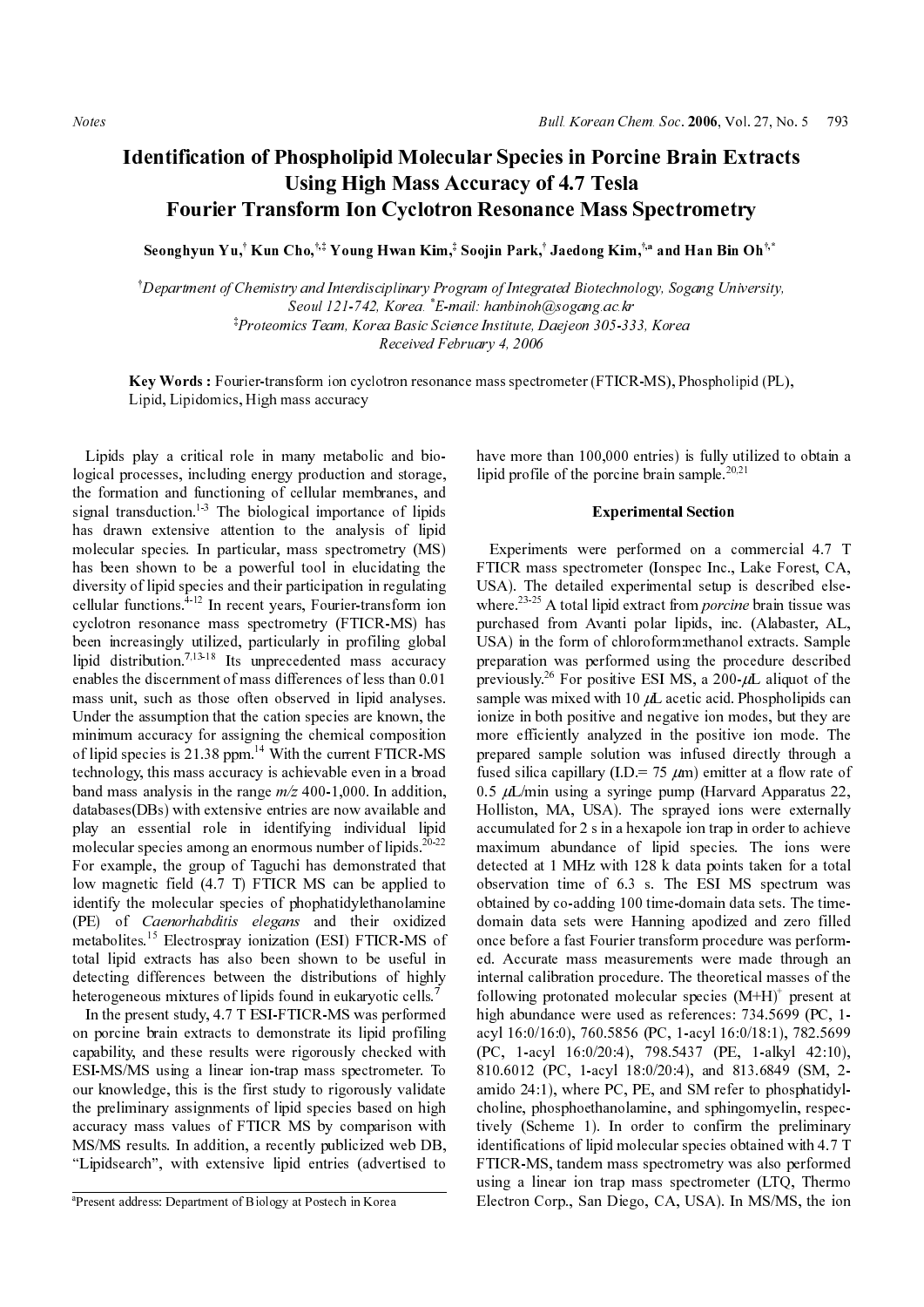

Scheme 1. Representative molecular structures of PC (phosphatidyl-**Scheme 1**. Representative molecular structures of PC (phosphatidyl-choline), PE (phosphoethanolamine), SM (sphingomyelin), PS (phosphoserine), PG (phosphoglycerol), PI (phosphoinositol), and LPC (lysophosphatidylcholine) choline), PE (phosphoethanolamine), SM (sphingomyelin), PS (phosphoserine), PG (phosphoglycerol), PI (phosphoinositol), and LPC (lysophosphatidylcholine).

peaks observed in the ESI spectrum were manually selected one by one, and each one was then subjected to collisionally activated dissociation (CAD).

## Results and Discussion

Figure 1(a) shows a positive ESI mass spectrum, displaying the region of  $m/z$  150-1,000. While only a small number of ion peaks are observed in the region between 150 and 700



**Figure 1.** (a) ESI-FTICR MS spectrum in the region of  $m/z$  580-910 obtained for porcine brain extracts in a chloroform:methanol (2 : 1) solution. (b) An enlarged mass spectrum in the region of m/z 768-842. Identified ion peaks are labeled with the class and constituent acyl (or alkenyl, alkyl) groups.

m/z, a large number of ion peaks appear in the region m/z 700-900. This implies that major components of the extracts are phospholipids with a mass range of 700-900 Da. Phospholipids include the following classes: PC, PE, SM, PS (phosphoserine), PG (phosphoglycerol), PI (phosphoinositol), LPC (lysophosphatidylcholine), etc (see Scheme 1). This result shows some contrast to the component analysis table provided by the commercial sample provider, in which other lipid species are shown to be included in a substantial amount  $($  > 50%). This discrepancy is due largely to the abundance bias in ESI MS measurements originating from much higher ionization efficiency of phopholipids in comparison with other lipid species. Figure 1. (a) ESI-FTICR MS spectrum in the region of m/z 580-<br>Pigure 1. (a) ESI-FTICR MS spectrum in the region of m/z 580-<br>
9.10 obtained for porticle brain extracts in a chloroform:methanol (2)<br>
1. 1) solution. (b) An e

As shown in Figure 1(b), the ion peaks observed in this experiment shows a good mass resolution that surpasses that of other types of mass spectrometer, such as a time-of-flight mass spectrometer and triple quadrupole mass spectrometer. High mass resolution of the ion peaks observed resulted in high mass accuracy. The accuracy is further improved with an internal calibration. As a result, an average mass error of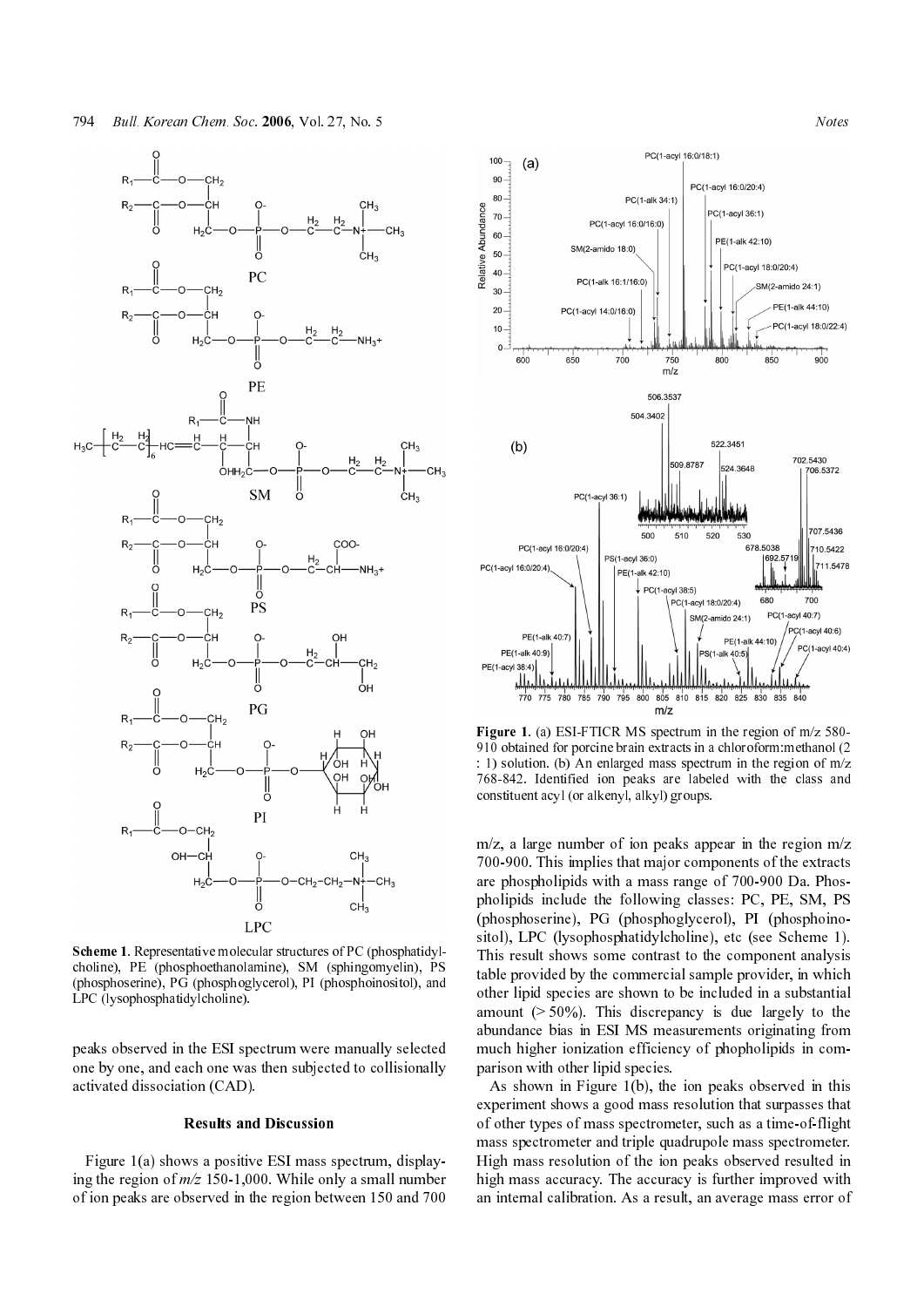|       |                      |                      | . . rr.      | database "Lipidsearch". The species identified as a false positive are marked with X in parenthesis and those with ambiguous identification<br>with in parenthesis. The reference lipid species used in internal calibration are denoted in <i>italic</i> bold letters |                                 |                      |                                               |                  |                                                                                                                          |
|-------|----------------------|----------------------|--------------|------------------------------------------------------------------------------------------------------------------------------------------------------------------------------------------------------------------------------------------------------------------------|---------------------------------|----------------------|-----------------------------------------------|------------------|--------------------------------------------------------------------------------------------------------------------------|
| Class | Observed<br>m/z      | Theoretical<br>m/z   | ppm          | Assignment                                                                                                                                                                                                                                                             | Class                           | Observed<br>m/z      | Theoretical<br>$\rm m/z$                      | ppm              | Assignment                                                                                                               |
|       | 678.5040             | 678.5068             | 4.14         | 1-acyl 28:0 ( $\triangle$ )                                                                                                                                                                                                                                            |                                 | 752.5595             | 752.5588                                      | 0.88             | 1-alk $38:5$ (O)                                                                                                         |
|       | 692.5720<br>706.5373 | 692.5588<br>706.5381 | 19.0<br>1.14 | 1-alk 30:0 ( $\triangle$ )<br>1-acyl 14:0/16:0 (O)                                                                                                                                                                                                                     |                                 | 766.5225<br>768.5580 | 766.5381<br>768.5538                          | 20.4<br>5.53     | 1-acyl $38:5$ (O)<br>$1 - acyl 38:4$ (O)                                                                                 |
|       | 716.5536<br>718.5796 | 716.5588<br>718.5745 | 7.32<br>7.12 | 1-alk 32:2 ( $\triangle$ )<br>1-alk $16:1/16:0$ (O)                                                                                                                                                                                                                    |                                 | 772.5278<br>776.5543 | 772.5275<br>776.5588                          | 0.34<br>5.85     | 1-alk 22:0/18:9 (O)<br>1-alk $40:7(0)$                                                                                   |
|       | 720.5928<br>734.5712 | 720.5901<br>734.5694 | 3.70<br>2.45 | 1-alk $32:0$ (O)<br>1-acyl 16:0/16:0 (O)                                                                                                                                                                                                                               | PE                              | 778.5730<br>780.5808 | 778.5745<br>780.5901                          | 1.92<br>$12.0\,$ | 1-acyl $36:6$ (O)<br>1-alk $40:5$ (O)                                                                                    |
|       | 744.5897<br>746.6056 | 744.5901<br>746.6058 | 0.59<br>0.95 | 1-alk $34:2$ (O)<br>1-alk $34:1(O)$                                                                                                                                                                                                                                    |                                 | 794.5849<br>798.5446 | 794.5694<br>798.5432                          | 19.5<br>1.77     | $1 - acyl 40:5$ (O)<br>1-alk $42:10(0)$                                                                                  |
|       | 756.5521<br>758.5706 | 756.5538<br>758.5694 | 2.19<br>1.58 | 1-acyl $16:0/18:3$ (O)<br>1-acyl $16:0/18:2$ (O)                                                                                                                                                                                                                       |                                 | 818.5532<br>826.5776 | 818.5694<br>826.5745                          | 19.8<br>3.77     | $1 - acyl 42:7 (O)$<br>1-alk $44:10(0)$                                                                                  |
|       | 760.5846<br>770.6109 | 760.5851<br>770.6058 | 0.60<br>18.3 | 1-acyl 16:0/18:1 (O)<br>1-alk $36:3$ (O)                                                                                                                                                                                                                               |                                 | 862.6532<br>874.6155 | 862.6684<br>874.6320                          | 17.6<br>23.5     | 1-alk $46.6$ (O)<br>1-acyl 46:7 ( $\triangle$ )                                                                          |
|       | 774.6275<br>782.5676 | 774.6371<br>782.5694 | 12.4<br>2.31 | 1-alk 16:1/20:0 (O)<br>1-acyl $16:0/20:4$ (O)                                                                                                                                                                                                                          | <b>SM</b>                       | 813.6896             | 813.6844                                      | 6.43             | 2-amido $24:1$ (O)                                                                                                       |
|       | 786.6008             | 786.6007             | 0.12         | 1-acyl $36:2$ (O)                                                                                                                                                                                                                                                      |                                 | 841.7416<br>740.5021 | 841.7157<br>740.5222                          | 30.8<br>27.5     | 2-amido 26:1 (O)<br>1-alk 34:5 ( $\triangle$ )                                                                           |
| PC    | 788.6174<br>794.5849 | 788.6164<br>794.6058 | 1.33<br>26.3 | $1 - acyl 36:1 (O)$<br>1-alk 18:2/20:3 (O)                                                                                                                                                                                                                             |                                 | 766.5225<br>772.5278 | 766.5017<br>772.5487                          | 27.1<br>27.0     | 1-alk 36:6 ( $\triangle$ )<br>1-alk 36:3 ( $\triangle$ )                                                                 |
|       | 796.6164<br>804.5649 | 796.6214<br>804.5538 | 6.34<br>13.9 | 1-alk $38:4$ (O)<br>1-acyl $16:0/22:7$ (O)                                                                                                                                                                                                                             |                                 | 792.5773             | 792.5749                                      | 3.05             | $1 - acyl 36:0$ (O)                                                                                                      |
|       | 806.5782<br>808.5805 | 806.5694<br>808.5851 | 10.9<br>5.64 | 1-acyl $38:6$ (O)<br>1-acyl 38:5 (O)                                                                                                                                                                                                                                   |                                 | 798.5446<br>818.5532 | 798.5643<br>818.5330                          | 24.7<br>24.7     | 1-alk 38:4 ( $\triangle$ )<br>1-alk $40:8$ (O)                                                                           |
|       | 810.5973<br>832.5886 | 810.6007<br>832.5851 | 4.21<br>4.26 | 1-acyl 18:0/20:4 (O)<br>$1 - acyl 40:7$ (O)                                                                                                                                                                                                                            | $\mathbf{P}\mathbf{S}$          | 820.5233<br>824.5568 | 820.5487<br>824.5800                          | 30.9<br>28.1     | 1-alk $40:7(0)$<br>1-alk $40.5$ (O)                                                                                      |
|       | 834.6056<br>838.6368 | 834.6007<br>838.6320 | 5.87<br>5.72 | 1-acyl 18:0/22:6 (O)<br>1-acyl $18:0/22:4$ (O)                                                                                                                                                                                                                         |                                 | 844.5289<br>846.5435 | 844.5487<br>846.5643                          | 23.5<br>24.6     | 1-alk 42:9 ( $\triangle$ )<br>1-alk $42:8$ (O)                                                                           |
|       | 848.5334<br>850.6731 | 848.5225<br>850.6684 | 12.9<br>5.54 | $1 - acyl 42:13$ (O)<br>1-alk $42:5$ (O)                                                                                                                                                                                                                               |                                 | 870.6223<br>872.5773 | 870.6218<br>872.5800                          | 0.54<br>3.06     | $1 - acyl 42:3$ (O)<br>1-alk $44:9$ (O)                                                                                  |
|       | 854.5533             | 854.5694             | 18.9         | $1 - acyl 42:10 (O)$                                                                                                                                                                                                                                                   |                                 | 874.6115<br>683.5061 | 874.5956<br>683.5010                          | 18.2<br>7.49     | 1-alk $44:8$ (O)<br>1-alk 20:0/14:4 (O)                                                                                  |
|       | 856.5916<br>858.5965 | 856.5851<br>858.6007 | 7.65<br>4.90 | $1 - acyl 42:9$ (O)<br>1-acyl $42:8$ (O)                                                                                                                                                                                                                               |                                 | 871.7129             | 871.7150<br>881.7357                          | 2.42<br>20.5     | 1-alk 48:3 $(X)$                                                                                                         |
|       | 860.6532<br>862.6532 | 860.6164<br>862.6320 | 3.77<br>24.6 | 1-acyl $18:1/24:6$ (O)<br>1-acyl $42:6$ (O)                                                                                                                                                                                                                            | $\ensuremath{\mathop{\rm PEt}}$ | 881.7538<br>895.7154 | 895.7150                                      | 0.44             | 1-acyl 46:1 $(X)$<br>$1 - acyl 48:3(X)$                                                                                  |
|       | 864.6449<br>866.6599 | 864.6477<br>866.6633 | 3.19<br>3.93 | 1-acyl 42:5 $(O)$<br>1-acyl $42:4$ (O)                                                                                                                                                                                                                                 |                                 | 897.7320<br>899.7479 | 897.7307<br>899.7463                          | 1.50<br>1.77     | 1-acyl $48:2(X)$<br>$1 - acyl 48:1 (X)$                                                                                  |
|       | 892.6703<br>700.5248 | 892.6790<br>700.5275 | 9.71<br>3.92 | 1-acyl 44:5 $(O)$<br>1-alk 34:3 ( $\triangle$ )                                                                                                                                                                                                                        |                                 | 901.7743<br>923.7509 | 901.7620<br>923.7463                          | 13.7<br>4.98     | $1 - acyl 48.0 (X)$<br>1-acyl $50:3(X)$                                                                                  |
| PE    | 702.5431<br>724.5249 | 702.5432<br>724.5275 | 0.13<br>3.65 | 1-alk 34:2 ( $\triangle$ )<br>1-alk $36:5$ (O)                                                                                                                                                                                                                         |                                 | 496.3315<br>504.3404 | 496.3397<br>504.3448                          | 16.6<br>8.79     | 1-acyl 16:0 $(0)$<br>1-acyl 18:3 ( $\triangle$ )                                                                         |
|       | 740.5021<br>750.5405 | 740.5225<br>750.5432 | 27.5<br>3.59 | 1-alk 36:3 ( $\triangle$ )<br>1-alk $38:6$ (O)                                                                                                                                                                                                                         | <b>LPC</b>                      | 506.3539<br>522.3453 | 506.3605<br>522.3554                          | 13.0<br>19.4     | 1-alk 18:2 ( $\triangle$ )<br>1-acyl 18:1 ( $\triangle$ )                                                                |
|       |                      |                      |              |                                                                                                                                                                                                                                                                        |                                 |                      |                                               |                  |                                                                                                                          |
|       |                      |                      |              | 2.73 ppm was achieved for these six reference molecules,<br>which is quite reasonable given the magnetic strength of 4.7                                                                                                                                               |                                 |                      |                                               |                  | These lipid species are listed in Table 1, where they are<br>categorized based on their classes. The number of the lipid |
|       |                      |                      |              | Tesla used in the present study. For the mass values with<br>high accuracy, the ion peaks observed were assigned using                                                                                                                                                 |                                 |                      |                                               |                  | species found within 30 ppm tolerance was 82, and is<br>comparable to that identified in other studies performed with    |
|       |                      |                      |              | the web DB "Lipidsearch". The DB search was initially<br>performed with a mass tolerance of 0.3 Da, and then stricter                                                                                                                                                  |                                 |                      | liquid chromatography. <sup>10,21,27,28</sup> |                  | different types of mass spectrometer in combination with                                                                 |
|       |                      |                      |              | criteria of 30, 20, and 10 ppm mass tolerances were applied.<br>With the mass accuracy criteria of 10, 20, and 30 ppm, 50,                                                                                                                                             |                                 |                      |                                               |                  | Identification of the lipid species listed in Table 1 was<br>confirmed using ESI-MS/MS investigations with a linear ion  |
|       |                      |                      |              | 67, and 82 lipid molecular species were found, respectively.                                                                                                                                                                                                           |                                 |                      |                                               |                  | trap mass spectrometer. An example of a representative MS/                                                               |
|       |                      |                      |              |                                                                                                                                                                                                                                                                        |                                 |                      |                                               |                  |                                                                                                                          |
|       |                      |                      |              |                                                                                                                                                                                                                                                                        |                                 |                      |                                               |                  |                                                                                                                          |
|       |                      |                      |              |                                                                                                                                                                                                                                                                        |                                 |                      |                                               |                  |                                                                                                                          |
|       |                      |                      |              |                                                                                                                                                                                                                                                                        |                                 |                      |                                               |                  |                                                                                                                          |
|       |                      |                      |              |                                                                                                                                                                                                                                                                        |                                 |                      |                                               |                  |                                                                                                                          |
|       |                      |                      |              |                                                                                                                                                                                                                                                                        |                                 |                      |                                               |                  |                                                                                                                          |
|       |                      |                      |              |                                                                                                                                                                                                                                                                        |                                 |                      |                                               |                  |                                                                                                                          |
|       |                      |                      |              |                                                                                                                                                                                                                                                                        |                                 |                      |                                               |                  |                                                                                                                          |
|       |                      |                      |              |                                                                                                                                                                                                                                                                        |                                 |                      |                                               |                  |                                                                                                                          |
|       |                      |                      |              |                                                                                                                                                                                                                                                                        |                                 |                      |                                               |                  |                                                                                                                          |
|       |                      |                      |              |                                                                                                                                                                                                                                                                        |                                 |                      |                                               |                  |                                                                                                                          |
|       |                      |                      |              |                                                                                                                                                                                                                                                                        |                                 |                      |                                               |                  |                                                                                                                          |
|       |                      |                      |              |                                                                                                                                                                                                                                                                        |                                 |                      |                                               |                  |                                                                                                                          |
|       |                      |                      |              |                                                                                                                                                                                                                                                                        |                                 |                      |                                               |                  |                                                                                                                          |
|       |                      |                      |              |                                                                                                                                                                                                                                                                        |                                 |                      |                                               |                  |                                                                                                                          |
|       |                      |                      |              |                                                                                                                                                                                                                                                                        |                                 |                      |                                               |                  |                                                                                                                          |
|       |                      |                      |              |                                                                                                                                                                                                                                                                        |                                 |                      |                                               |                  |                                                                                                                          |
|       |                      |                      |              |                                                                                                                                                                                                                                                                        |                                 |                      |                                               |                  |                                                                                                                          |
|       |                      |                      |              |                                                                                                                                                                                                                                                                        |                                 |                      |                                               |                  |                                                                                                                          |
|       |                      |                      |              |                                                                                                                                                                                                                                                                        |                                 |                      |                                               |                  |                                                                                                                          |
|       |                      |                      |              |                                                                                                                                                                                                                                                                        |                                 |                      |                                               |                  |                                                                                                                          |
|       |                      |                      |              |                                                                                                                                                                                                                                                                        |                                 |                      |                                               |                  |                                                                                                                          |
|       |                      |                      |              |                                                                                                                                                                                                                                                                        |                                 |                      |                                               |                  |                                                                                                                          |
|       |                      |                      |              |                                                                                                                                                                                                                                                                        |                                 |                      |                                               |                  |                                                                                                                          |
|       |                      |                      |              |                                                                                                                                                                                                                                                                        |                                 |                      |                                               |                  |                                                                                                                          |
|       |                      |                      |              |                                                                                                                                                                                                                                                                        |                                 |                      |                                               |                  |                                                                                                                          |
|       |                      |                      |              |                                                                                                                                                                                                                                                                        |                                 |                      |                                               |                  |                                                                                                                          |
|       |                      |                      |              |                                                                                                                                                                                                                                                                        |                                 |                      |                                               |                  |                                                                                                                          |
|       |                      |                      |              |                                                                                                                                                                                                                                                                        |                                 |                      |                                               |                  |                                                                                                                          |
|       |                      |                      |              |                                                                                                                                                                                                                                                                        |                                 |                      |                                               |                  |                                                                                                                          |
|       |                      |                      |              |                                                                                                                                                                                                                                                                        |                                 |                      |                                               |                  |                                                                                                                          |
|       |                      |                      |              |                                                                                                                                                                                                                                                                        |                                 |                      |                                               |                  |                                                                                                                          |
|       |                      |                      |              |                                                                                                                                                                                                                                                                        |                                 |                      |                                               |                  |                                                                                                                          |
|       |                      |                      |              |                                                                                                                                                                                                                                                                        |                                 |                      |                                               |                  |                                                                                                                          |
|       |                      |                      |              |                                                                                                                                                                                                                                                                        |                                 |                      |                                               |                  |                                                                                                                          |
|       |                      |                      |              |                                                                                                                                                                                                                                                                        |                                 |                      |                                               |                  |                                                                                                                          |
|       |                      |                      |              |                                                                                                                                                                                                                                                                        |                                 |                      |                                               |                  |                                                                                                                          |
|       |                      |                      |              |                                                                                                                                                                                                                                                                        |                                 |                      |                                               |                  |                                                                                                                          |
|       |                      |                      |              |                                                                                                                                                                                                                                                                        |                                 |                      |                                               |                  |                                                                                                                          |
|       |                      |                      |              |                                                                                                                                                                                                                                                                        |                                 |                      |                                               |                  |                                                                                                                          |
|       |                      |                      |              |                                                                                                                                                                                                                                                                        |                                 |                      |                                               |                  |                                                                                                                          |
|       |                      |                      |              |                                                                                                                                                                                                                                                                        |                                 |                      |                                               |                  |                                                                                                                          |
|       |                      |                      |              |                                                                                                                                                                                                                                                                        |                                 |                      |                                               |                  |                                                                                                                          |
|       |                      |                      |              |                                                                                                                                                                                                                                                                        |                                 |                      |                                               |                  |                                                                                                                          |
|       |                      |                      |              |                                                                                                                                                                                                                                                                        |                                 |                      |                                               |                  |                                                                                                                          |
|       |                      |                      |              |                                                                                                                                                                                                                                                                        |                                 |                      |                                               |                  |                                                                                                                          |
|       |                      |                      |              |                                                                                                                                                                                                                                                                        |                                 |                      |                                               |                  |                                                                                                                          |
|       |                      |                      |              |                                                                                                                                                                                                                                                                        |                                 |                      |                                               |                  |                                                                                                                          |
|       |                      |                      |              |                                                                                                                                                                                                                                                                        |                                 |                      |                                               |                  |                                                                                                                          |
|       |                      |                      |              |                                                                                                                                                                                                                                                                        |                                 |                      |                                               |                  |                                                                                                                          |
|       |                      |                      |              |                                                                                                                                                                                                                                                                        |                                 |                      |                                               |                  |                                                                                                                          |
|       |                      |                      |              |                                                                                                                                                                                                                                                                        |                                 |                      |                                               |                  |                                                                                                                          |
|       |                      |                      |              |                                                                                                                                                                                                                                                                        |                                 |                      |                                               |                  |                                                                                                                          |
|       |                      |                      |              |                                                                                                                                                                                                                                                                        |                                 |                      |                                               |                  |                                                                                                                          |
|       |                      |                      |              |                                                                                                                                                                                                                                                                        |                                 |                      |                                               |                  |                                                                                                                          |
|       |                      |                      |              |                                                                                                                                                                                                                                                                        |                                 |                      |                                               |                  |                                                                                                                          |
|       |                      |                      |              |                                                                                                                                                                                                                                                                        |                                 |                      |                                               |                  |                                                                                                                          |
|       |                      |                      |              |                                                                                                                                                                                                                                                                        |                                 |                      |                                               |                  |                                                                                                                          |
|       |                      |                      |              |                                                                                                                                                                                                                                                                        |                                 |                      |                                               |                  |                                                                                                                          |